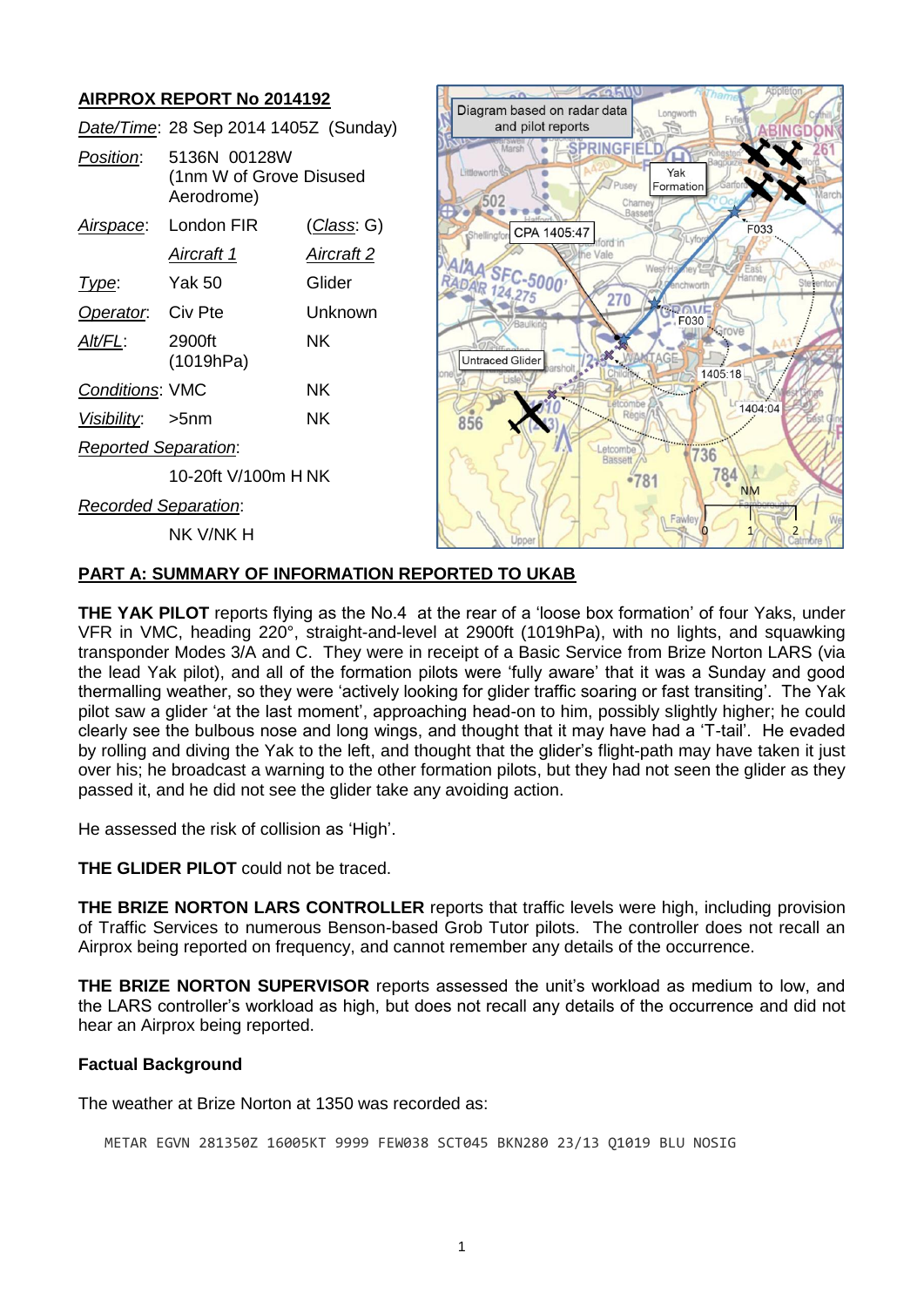### **Analysis and Investigation**

### **Military ATM**

The RAF Brize Norton LARS<sup>1</sup> controller had high traffic levels at the time, with multiple tracks on frequency. The controller had no memory of the event and assessed the risk at 'negligible'. The Supervisor confirmed the high controller workload and confirmed that no Airprox was reported on frequency.

The Yak Team were placed under a Basic Service at 1350:22, routing Sywell to Henstridge, via the east of Oxford. The controller had a number of aircraft on frequency with near constant RT. At 1358:36 the controller asked if the formation was tracking through the Brize Control Zone and the pilot responded that the formation would remain clear to the east. Figure 1 shows the geometry at 1405:06 with a primary contact emerging on radar.



Figure 1: Geometry at 1405:06 (Yak squawk 3710).

The CPA on radar was recorded at 1405:47 (Figure 2), as 0.2nm horizontally, but height information was not available because the glider was a primary radar track. At the time of the CPA, LARS was passing Traffic Information to two separate Tutor callsigns under Traffic Services. The next transmission to the Yak Team was at 1412:13, when the pilot confirmed switching to the next frequency.



Figure 2: CPA at 1405:47.

 $\overline{a}$ <sup>1</sup> Lower Airspace Radar Services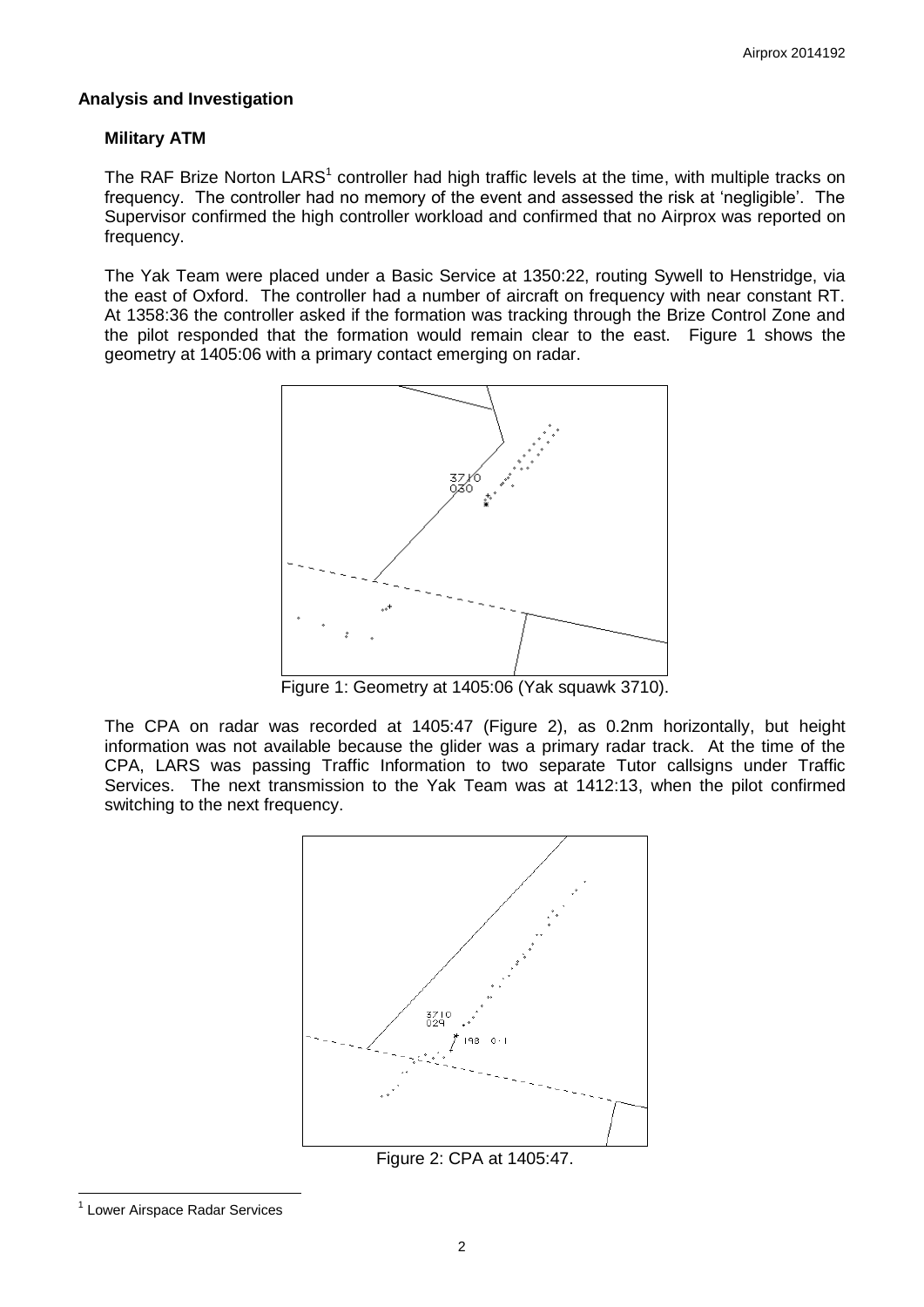In the absence of a report from the glider pilot, it cannot be ascertained if he was visual with the Yaks, but the Yak pilot did not see the glider take any avoiding action despite the reciprocal geometry at close range. The Yak Team had chosen a Basic Service and were aware of their lookout responsibilities. The Brize LARS controller was busy, and rightly prioritised traffic under a Traffic Service; it is not known if the glider painted on Brize Norton ATC's radar.

The normal barriers to an Airprox in Class G airspace would be TCAS, radar-derived Traffic Information and the principle of 'see-and-avoid'. The Yaks did not have TCAS or FLARM, and it is not known if the glider had any form of ACAS; this was an absent barrier. The Yak Team chose a Basic Service for their transit and this placed more emphasis on lookout because a busy radar controller, as per the CAP774, was providing LARS to multiple pilots, including multiple instances of Traffic Information to pilots receiving a Traffic Service. The Yak Team were especially aware of the need for a vigilant 'see-and-avoid' due to the conditions; however, the late sighting of the glider could have been caused by a number of factors, including the difficulties in spotting a white glider, given its cross-section, and the limitations of the human visual scan.

#### **UKAB Secretariat**

Whilst a primary radar return can be seen on the radar recording on a reciprocal track to the Yak formation, it is subject to some track jitter and is lost for one radar-sweep at around the CPA before being regained as the aircraft move apart; consequently, it can be established that the aircraft aspect was head-on, or approximately so, but an accurate CPA distance cannot be established. The aircraft were approaching head-on so both pilots were required to alter course to the right<sup>2</sup> (notwithstanding their overriding requirement to avoid collision). The No.4 Yak pilot saw the glider at the last moment and decided that tuning left and diving was the safest course of action.

#### **Summary**

 $\overline{a}$ 

An Airprox was reported between a Yak, being flown as the No.4 at the rear of a formation of four Yaks, and a Glider on a reciprocal flight-path in Class G airspace. The formation was in receipt of a Basic Service from Brize Norton LARS. The Yak pilot avoided the glider by diving and turning left, the glider pilot could not be traced.

## **PART B: SUMMARY OF THE BOARD'S DISCUSSIONS**

Information available included reports from the pilots of both aircraft, transcripts of the relevant RT frequencies, radar photographs/video recordings, reports from the air traffic controllers involved and reports from the appropriate ATC and operating authorities.

The Board were reminded that even though a glider was shown on the radar recordings, the picture that the Brize Norton LARS controller would have had available was derived from a different radar system and so the controller may not have been able to see a return. In addition, the Yak formation was receiving a Basic Service and the controller had, quite correctly, prioritised the provision of Traffic Information to those pilots in receipt of a Traffic service. Considering their relatively restricted manoeuvrability as a formation, the Board opined that it may have been more helpful for the Yak pilots to have requested a Traffic Service; if the glider had been displayed on the Brize Norton radar, they may have received early warning of its approach. In the end the Board agreed that the cause was a late sighting by the Yak pilot and a probable non-sighting by the glider pilot. Members agreed that safety margins had been much reduced, but the Yak pilot's late sighting and last-minute avoiding action had been effective in improving the situation. They also noted that the Yak pilot had sensibly broadcast a warning to the rest of his formation; the Board agreed that the degree of risk was Category B; avoiding action had been taken to prevent a collision, but had still resulted in safety margins being much reduced below the normal.

 $2$  Rules of the Air 2007, Rule 10, Approaching Head-on